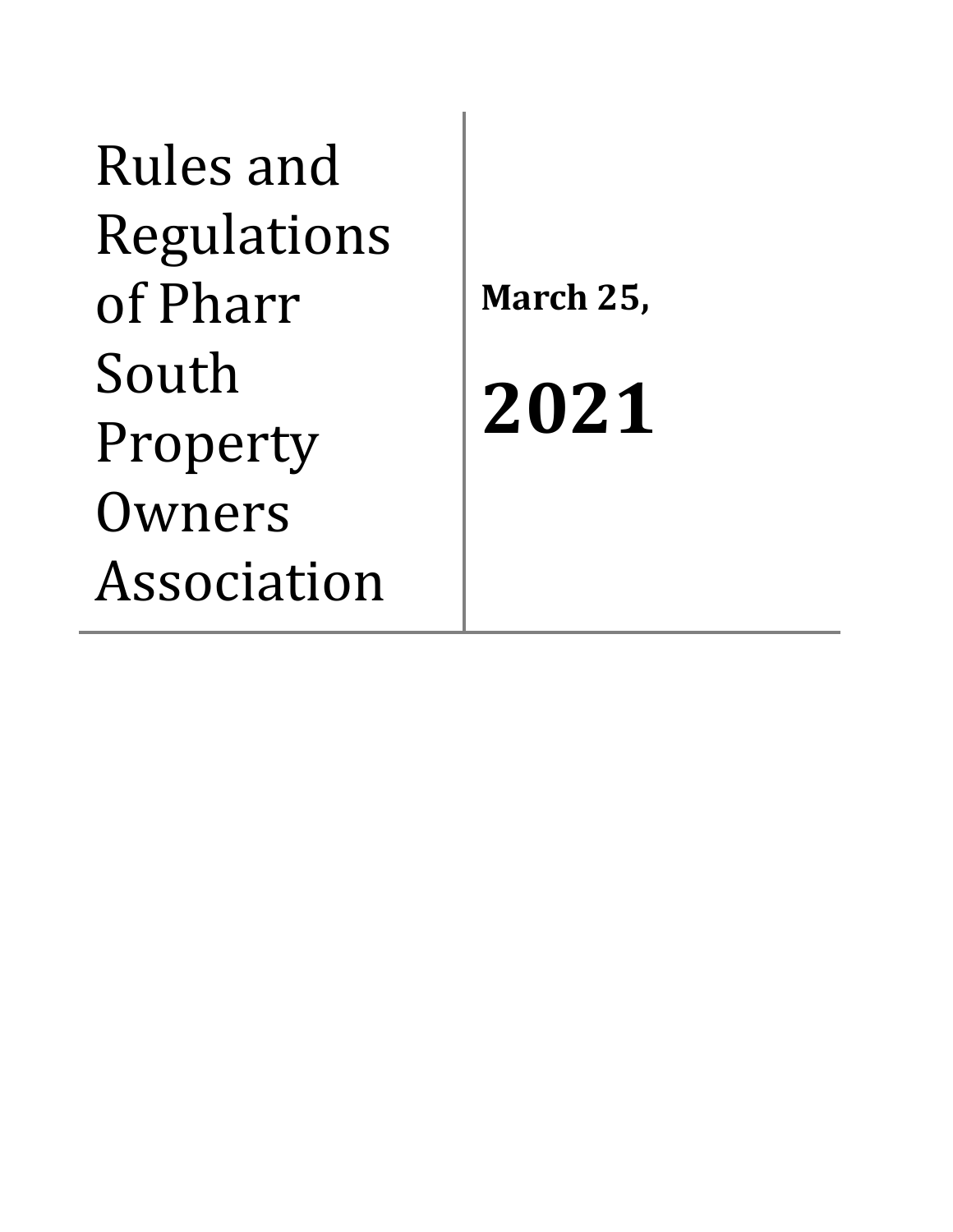# **TABLE OF CONTENTS**

| <b>SKIRTING</b>                                                         | 8 |
|-------------------------------------------------------------------------|---|
|                                                                         |   |
|                                                                         |   |
|                                                                         |   |
|                                                                         |   |
| POPS NEWSLETTER: PROPERTY OWNERS OF PHARR SOUTH'S WEEKLY PUBLICATION  9 |   |
|                                                                         |   |
|                                                                         |   |
|                                                                         |   |
|                                                                         |   |
|                                                                         |   |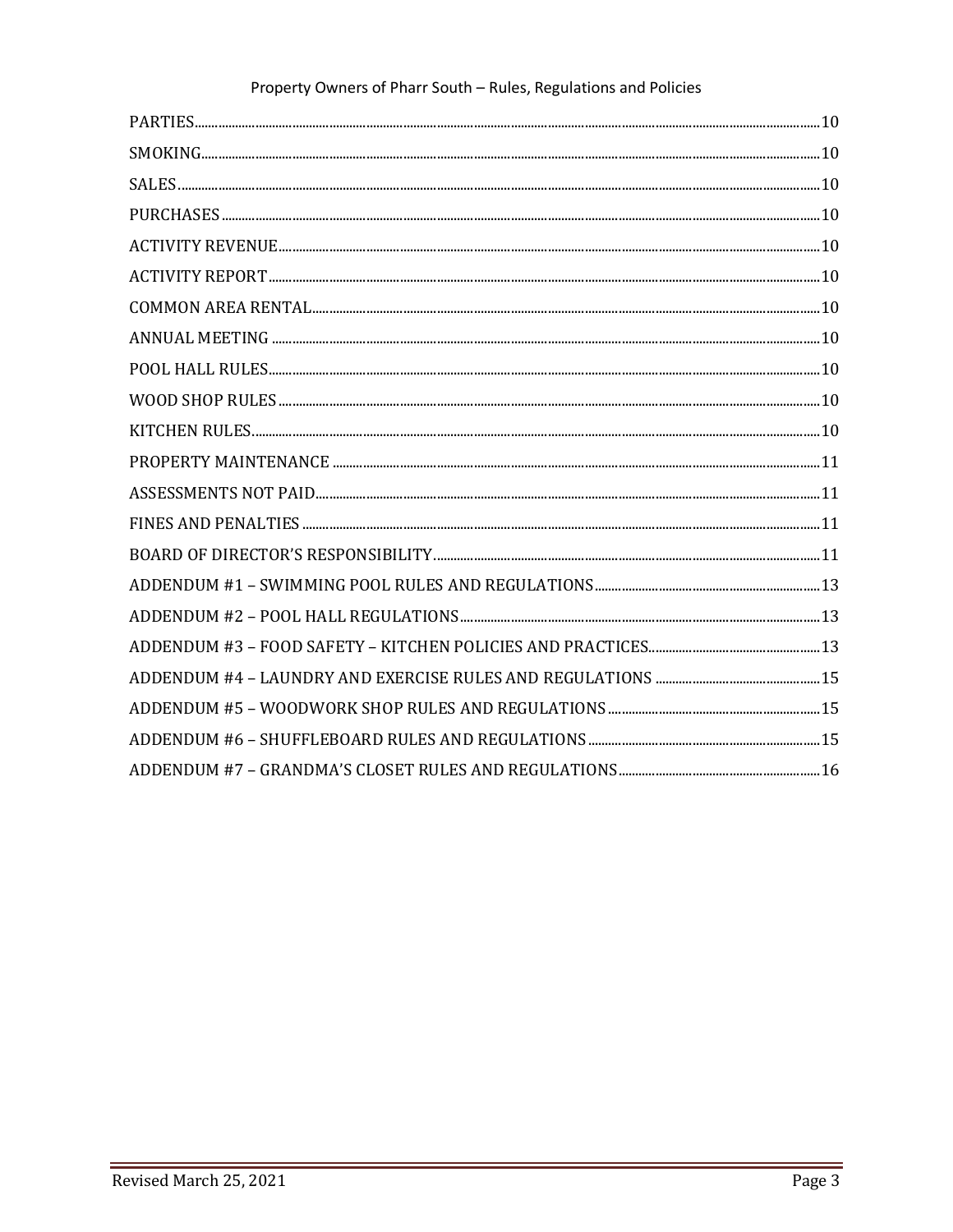## PROPERTY OWNERS OF PHARR SOUTH

## RULES, REGULATIONS AND POLICIES

Revised July 27, 2020

## ADOPTED BY THE BOARD OF DIRECTORS

## UNDER PROVISION OF ARTICLE VII, SECTION 1 OF THE BY-LAWS

## <span id="page-3-0"></span>**COMPLIANCE**

All members and tenants must comply with the Covenants, By-Laws, Rules, Regulations and Policies of Pharr South. Members or tenants who do not comply with any of these may be fined and/or prohibited from use of the Common Facilities by the action of the Board.

## <span id="page-3-1"></span>**AGE RESTRICTIONS**

The Park is a 55 year or older subdivision of the City of Pharr, Texas under an exemption in the Housing for Older Persons Act of 1995. No OWNER shall occupy or use his/her lot, R.V. or mobile home and such out-buildings as are customarily appurtenant thereto to be occupied for any purpose other than a private residence for the Owner, his/her family, guests and tenants. No property shall be occupied, rented or leased by or to any family with children under 18 years of age. Children under 18 years of age may visit for a period of not more than thirty (30) days in any one calendar year. No children under 18 years of age shall be permitted to use the common area unless accompanied by an adult.

## <span id="page-3-2"></span>**OCCUPANCY**

Not more than 2 persons are permitted per household, one of whom must be 55 years old. Visits, per individual guest, are limited to thirty (30) days in any one (1) calendar year.

## <span id="page-3-3"></span>**MAIL**

If you plan to receive mail at Pharr South, you must have a mailbox. U.S. mail must be addressed as follows:

> Name of Resident 1402 South Cage Blvd., # (number of mailbox) Pharr, TX. 78577-0000 (assigned 4 digit zip codes) For UPS and other non U.S. mail, use Lot # and Street name.

## <span id="page-3-4"></span>**RENTERS**

It is the property owner's responsibility to make sure renters register at the Office within 5 working days of arrival. A fee of \$25.00 must be paid at this time. If the renter occupies the property without registering, a fine will be assessed to the property owner**.** At least one person of those residing must be 55 years of age. If they do not meet the age requirement, the office must tell them that they may not register and why (Covenants Article III 3.1). The office will immediately notify the District Director or another Director who will contact the property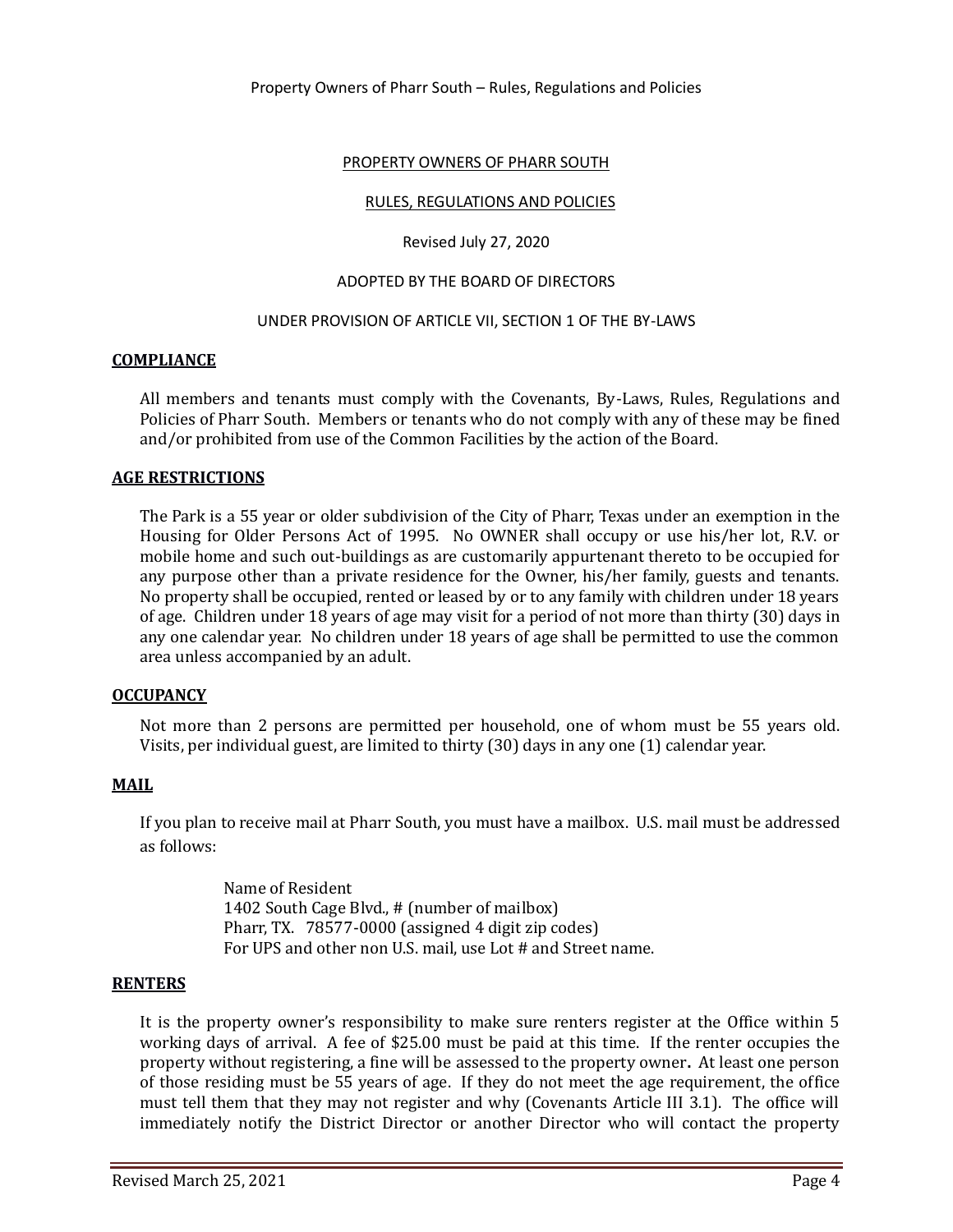owner. It is the duty of the property owner to settle with the proposed renter. If the situation is not reconciled within one week, legal action may be pursued.

## <span id="page-4-0"></span>**I.D. BADGES**

Wear identification badges at all times when in the common area. Visitor and guest badges are required, must be worn, and are available in the office.When a visitor or guest leaves, the badge may be returned to the office for a partial refund.

## <span id="page-4-1"></span>**LOT SHARING**

A mobile home and an RV cannot share a lot except as stated for in the Covenants.

## <span id="page-4-2"></span>**OVERNIGHT PARKING**

No overnight parking is allowed on park streets and**/**or streets surrounding the common area by owner, renters or visitors or any private or commercial vehicles or trailers, including but not limited to: automobiles, boats, pickup trucks, boat trailers, motorcycles, travel trailers,  $5<sup>th</sup>$ wheels, motor homes and utility trailers (commercial and non-commercial). However, for the purpose of loading or unloading, an owners RV or trailer may be parked on the street or driveway of the residence for a period not to exceed three (3) days, only after obtaining written consent, in the form of a variance, from the Board of Directors. Any special request for parking must be approved by the Board of Directors. Temporary Variance Request Forms are available from the office or they can be printed from the Pharr South website.

All contractors' trailers and equipment or any other service trailers and equipment shall not enter the park prior to 7:00 a.m. and must be removed from the park by 7:00 p.m. Emergency repairs and utility providers to residents are excluded.

Pharr South reserves the right to restrict access to any contractor/vendor who violates the Association's Covenants, By-Laws, or Rules and Regulations. Pharr South streets are privately owned.

In addition to such penalties as are established elsewhere in the Covenants, By-Laws, and Rules Regulations of the Association, vehicles and trailers in violation of this section shall be subject to being towed at the owner's expense providing the owner has been given at least one notice regarding such violation pursuant to Texas Property Code Chapter 209 in a given twelve (12) month period.

## <span id="page-4-3"></span>**BOAT, BOAT TRAILER OR UTILITY TRAILER PARKING**

No boat, boat trailer or utility trailer may be parked or openly stored on any lot; except for the sole purpose of loading or unloading of such utility trailer, and then for a period not exceeding three (3) consecutive days only after obtaining written consent, in the form of a variance, from the Board of Directors. Temporary Variance Request Forms are available from the office or they can be printed from the Pharr South website.

Vehicles in violation are subject to being towed at owner's expense.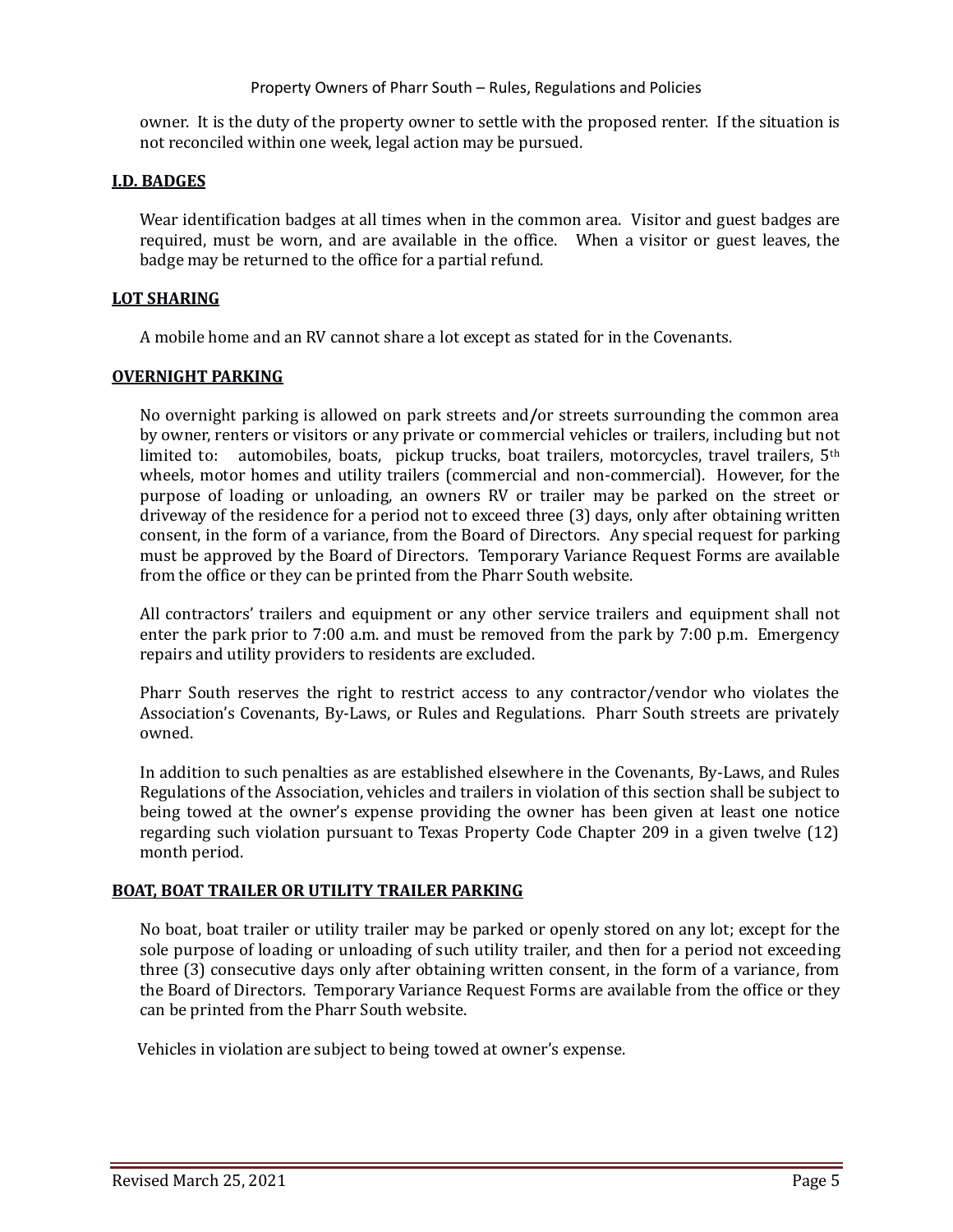## **NUISANCE**

No noxious or offensive activity shall be carried out on any lot, or the COMMON AREA, nor shall anything be done thereon which may be or may become an annoyance or nuisance to the other OWNERS or neighbors. No firearms shall be discharged, no repair work; dismantling or assembling of motor vehicles, boats, trailer or other machinery or equipment shall be permitted in any street, driveway or yard adjacent to a street, or in the COMMON AREA. Light tune-ups or "tinkering" is permitted on OWNERS driveway if not objectionable to neighbors.

## **HARASSMENT**

- (A) No member, guest, employee or other person will be permitted to harass or unreasonably interfere with any member, guest or employee, including any member of the Board of Directors. Unreasonable interference with the operations of the Park is also prohibited. Examples of conduct that is prohibited by this rule includes, but not limited to, the following:
	- 1. Profanity, abusive or hostile language.
	- 2. Physical contact or threat of physical contact or harm.
	- 3. Vandalism or destruction of property or threats of such action.
	- 4. Any course of conduct directed at a specific person that causes substantial emotional or physical distress to said person.
	- 5. Excessive and unjustified complaints, telephone calls, emails or other electronic communication, or other means of communication (i.e. U.S. mail service), being directed to members, Board of Directors, or employees of the Park.
	- 6. Posting of flyers or posters on Pharr South property without Board of Directors authorization.
	- 7. Using message boards for personal editorials.
	- 8. Unsolicited telephone calls, emails or other electronic communication, made to any member of the Board of Directors outside of normal working hours, except in the case of an emergency.
	- 9. Marking on other park surfaces such as, but not limited to; roads, sidewalks, shuffleboard scoreboard area, etc.
	- 10. Following, stalking or interfering with the free coming and going of any person, or for the purpose of annoying such person.
	- 11. Contacting professionals employed by the Park (with respect to Park business) directly without written authorization from the Board of Directors (i.e. Accountants, Engineers, Attorneys, etc).
	- 12. Sexual harassment or intimidation.
	- 13. Any other actions that unreasonably or unnecessarily interfere with the operations of the Park, or with the credibility of the Park or its employees with outside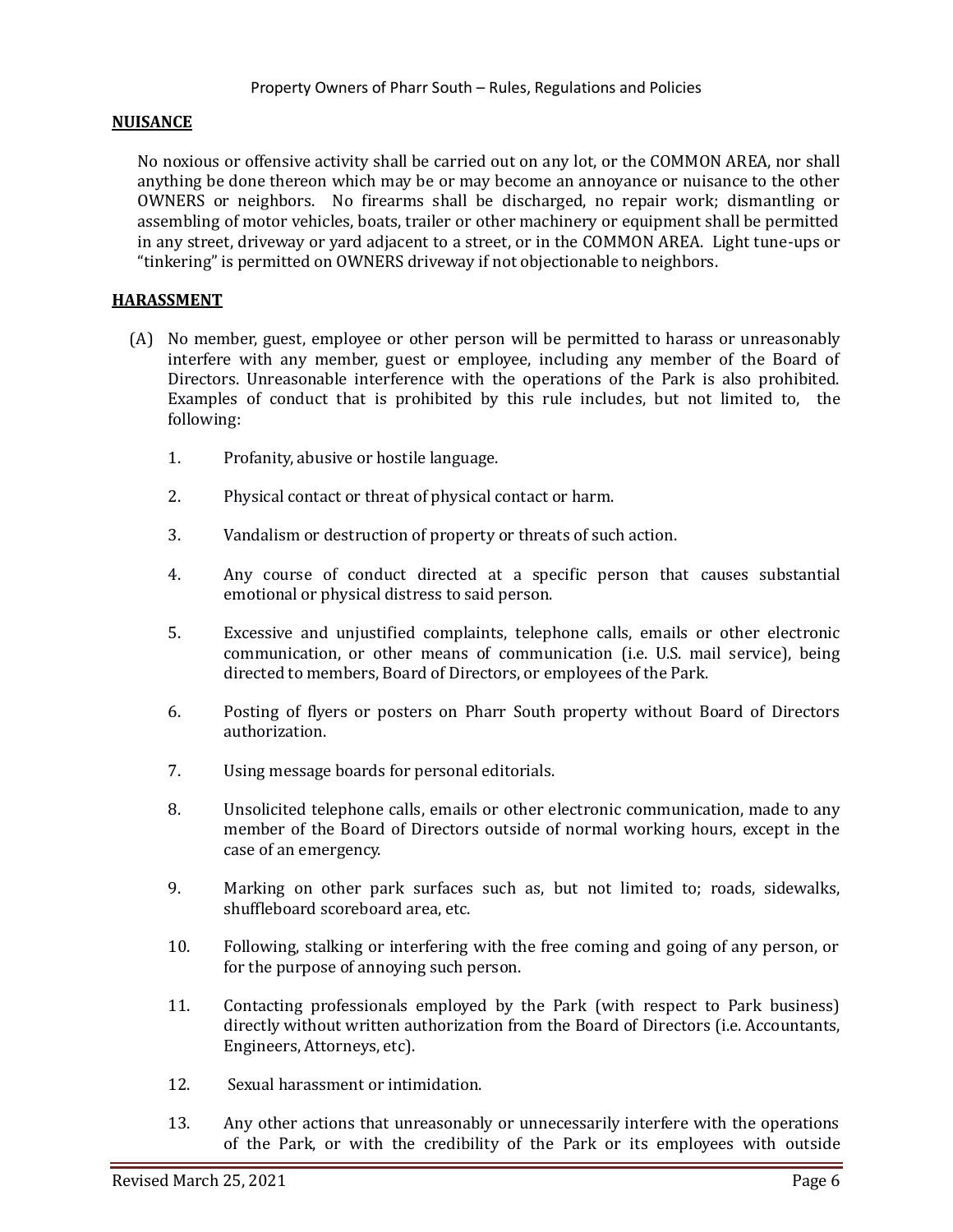businesses, professionals, prospective members, or governmental or administrative agencies.

- 14. Assisting or encouraging other persons to take actions which constitute interference or harassment.
- B. Harassment or interference with the peaceful enjoyment of the Park by other members or their guests is also prohibited.
- C. Violations of this rule may be punishable by fine, suspension of privileges, as well as all other remedies available under the Bylaws, Rules, Regulations, Policies and local, state and federal law.

## **PETS/ANIMALS**

Pharr South is a pet friendly community and welcomes family pets.

Pets must be on a leash when not confined to your lot. No pets are allowed in the common area; that includes the public buildings and surrounding grounds. You are limited to two (2) pets per lot, and they must not be allowed to be a nuisance.

Pets that exhibit aggressive behavior will be removed from Pharr South at the discretion of the Board of Directors and/or subject to fines assessed by the Board of Directors.

Owners and/or renters must register all pets on the Owner's and/or Renter's Registration Form and provide proof that all vaccinations and rabies shots are up to date when registering the pet(s).

"Service Animal" means any animal trained to do work or perform tasks for the benefit of an individual with a disability.

Pets providing emotional support, well-being, comfort or companionship are not recognized as service animals under the ADA (Americans with Disabilities Act) Regulations. Misrepresenting a dog or pet as a service animal is considered a violation of the Pharr South Rules & Regulations and is subject to fines and penalties for non-compliance of the Covenants, By-Laws and Rules & Regulations.

## **YOU MUST ALWAYS CLEAN UP AFTER YOUR PETS/ANIMALS!!!**

## <span id="page-6-0"></span>**GARBAGE**

Garbage must be placed in containers provided by the City and placed at curbside for pickup Thursday morning. Trash and brush pickup will be during the  $2<sup>nd</sup>$  full week of each month.

Building material refuse must be disposed of by contractors or by the lot Owner in accordance with the City of Pharr Ordinance.

## <span id="page-6-1"></span>**WORK ON VEHICLES**

Extensive work on vehicles is not allowed.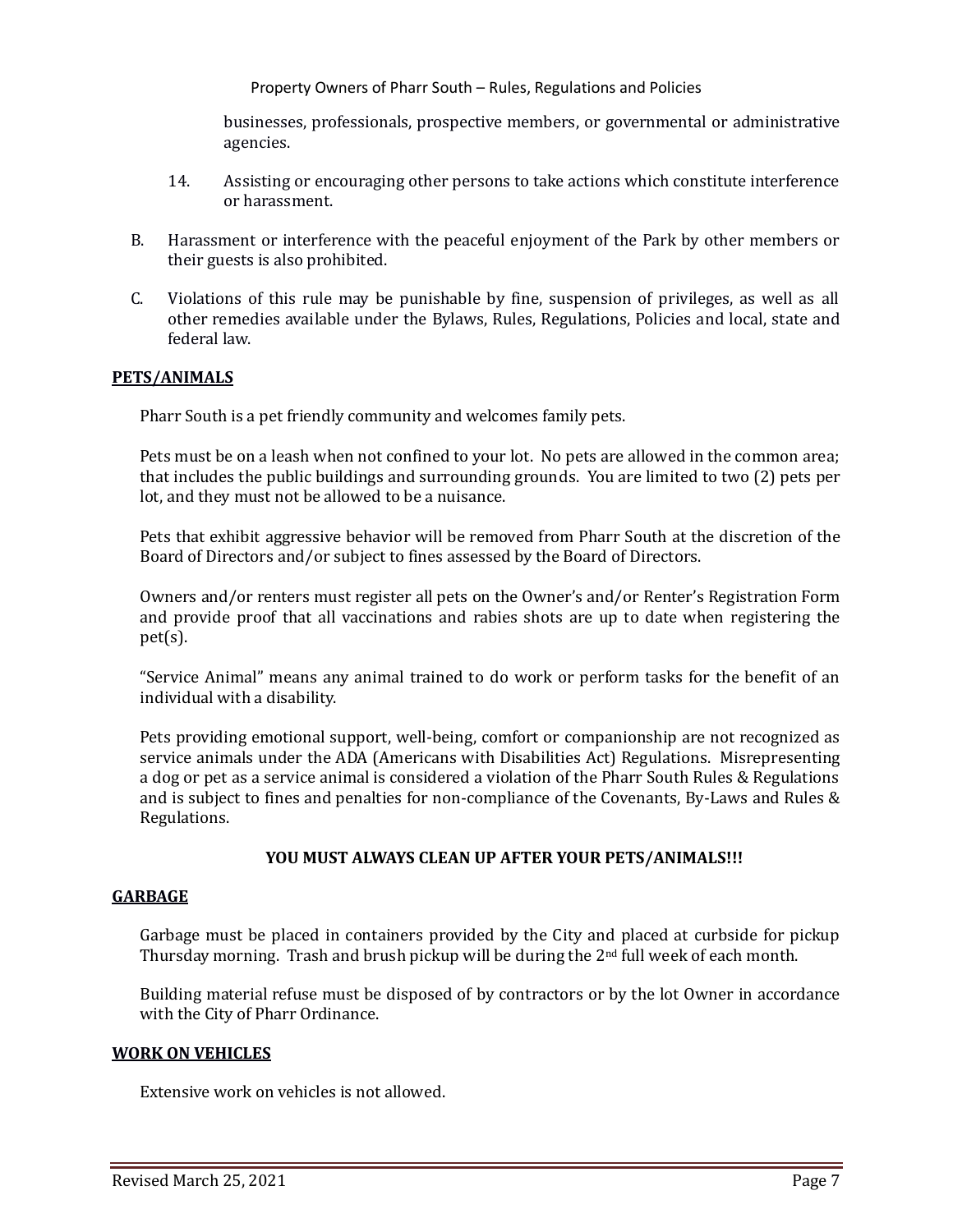## **CLOTHESLINES**

Any clotheslines shall be of the umbrella type and shall be placed on the back of your lot.

## <span id="page-7-0"></span>**PARK EQUIPMENT**

No park equipment may be borrowed or loaned out.

## <span id="page-7-1"></span>**SWIMMING POOL RULES**

Swimming pool rules are posted and must be observed. (See addendum)

## <span id="page-7-2"></span>**SUPERVISION OF CHILDREN**

Children under the age of 18 must be accompanied and supervised by an adult. Adults are responsible for children under 18 years of age while in Pharr South and shall be accountable for their behavior and any damage done.

## <span id="page-7-3"></span>**NAMING OF BUILDINGS**

No building will be named after/for people in the park.

## <span id="page-7-4"></span>**THE AMERICAN FLAG**

The American Flag will fly 24 hours a day, 365 days a year. New flags will be purchased as needed.

## <span id="page-7-5"></span>**UNIT PLACEMENT AND CONSTRUCTION PLANS**

The Architectural Committee must approve all unit placement and construction plans for residents.

## <span id="page-7-6"></span>**COMMON AREA SAFETY**

Skateboards, bicycles, roller skates, roller blades, hover boards, or like items are not allowed in the common area or sidewalks**.** 

#### <span id="page-7-7"></span>**SKIRTING**

Skirting must be on all mobiles or additions to mobiles, including porches and/or decks, within 30 days of installation or completion of an addition.

#### <span id="page-7-8"></span>**SIGNAGE**

Owners desiring to sell their property may place their house number in their window, in red numbers on white background, with sign dimension  $8\frac{1}{2} \times 14$  inches.

## <span id="page-7-9"></span>**COMPLAINTS/CONCERNS**

Residents wishing to express concerns or file a complaint**,** regarding violations of the Covenants, By-Laws, Rules & Regulations or Policies of Pharr South must complete a Complaint/Concern Form which is available at the office. If the District Director cannot resolve the matter, the Director will take the matter to the Board**.**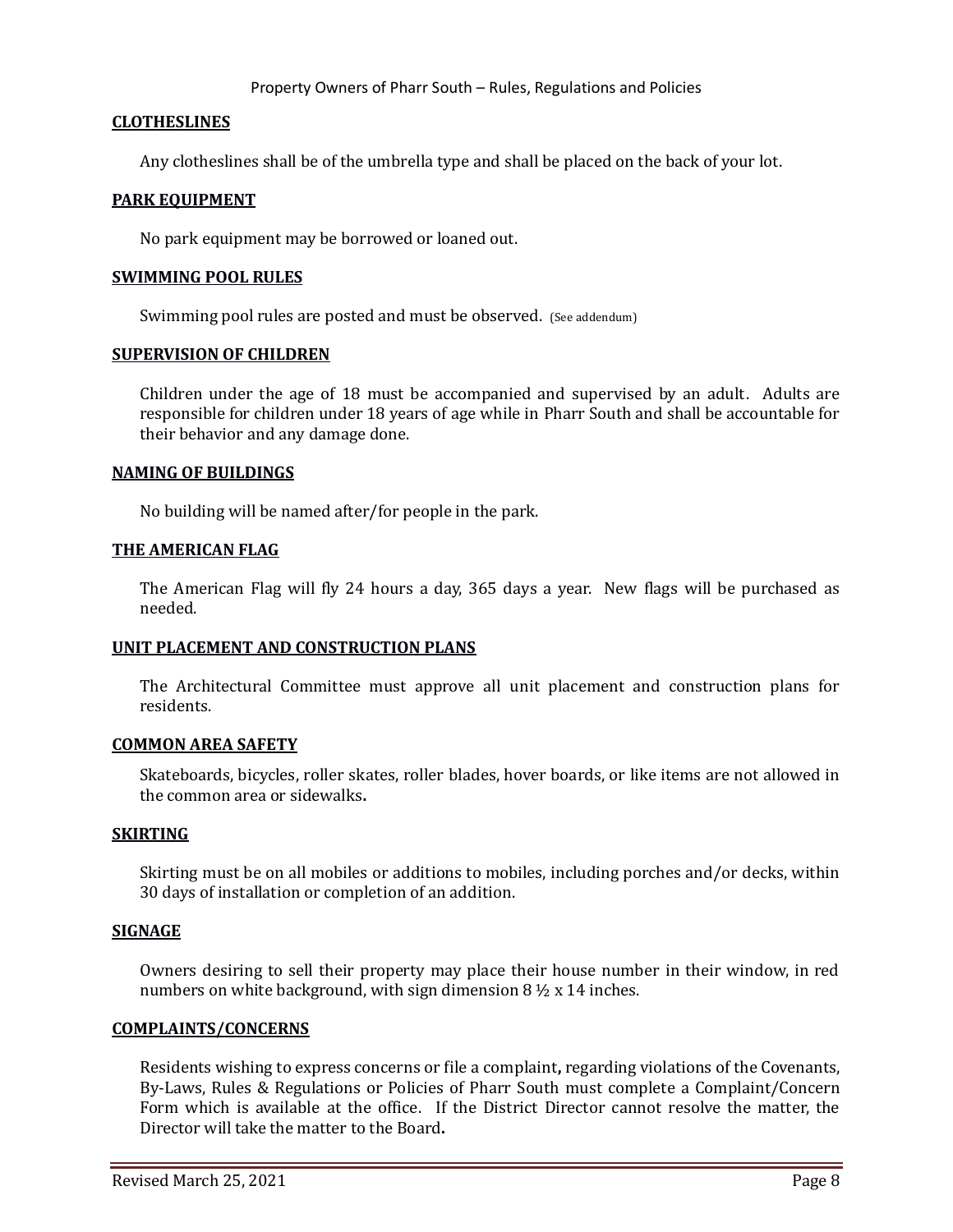## <span id="page-8-0"></span>**USE OF HALL OR COMMON AREA**

Residents wishing to use the hall or common area for a function must have permission from the Activities Director. The resident granted permission shall be responsible for cleanup and reimburse the Association for any damage incurred.

## <span id="page-8-1"></span>**CORRESPONDENCE POLICY**

From time to time, correspondence may be received that is addressed to the Board of Directors of the Property Owners of Pharr South. The Board of Directors shall, at its sole discretion, determine if it is appropriate for the correspondence to be read or summarized during an open Meeting of the Board of Directors, or if it is in the best interest of the Association that the correspondence be held and/or addressed as confidential correspondence.

## <span id="page-8-2"></span>**POPS NEWSLETTER: PROPERTY OWNERS OF PHARR SOUTH'S WEEKLY PUBLICATION**

The purpose of POPS is to publish items of interest to park residents such as, but not limited to; schedule of activities, coming events, health and prayer concerns, announcements, congratulations, thank you notes, etc., and Board information. The POPS Newsletter is intended to promote Park Activities, Calendar Events, and the Park as an Adult Community of Residents 55 years old or older, and the Park as a place to live.

The POPS shall not contain any editorials, complaints, concerns, or any article or item that would be derogatory or embarrassing to any park resident. Advertisements, items for sale or services, except for Pharr South business, will not be published.

The POPS editor shall edit, screen, select and prioritize items to be published

## <span id="page-8-3"></span>**PERSONAL USE OF OFFICE EQUIPMENT**

To secure the integrity of the park computer system and data bases, personal use of office equipment is not permitted.

## <span id="page-8-4"></span>**VARIANCE REQUEST**

A Variance Request form must be completed for all requests. A Medical Variance Request form (for medical reasons) and a Temporary Variance Request form (all other reasons) are available from the front office and the Pharr South website. All variance requests must be approved by the Board of Directors prior to any action being taken by the homeowner.

## <span id="page-8-5"></span>**BOOKS AND RECORDS REQUEST**

Property Owners of Pharr South may request to inspect and/or copy, at a reasonable cost, Association documents. All requests must be in accordance with Chapter 209 of the Texas Residential Property Owner Protection Act of the Texas Property Code.

Texas Property Code Chapter 209.005 allows access to certain HOA documents under certain conditions. The written request, as described in Chapter 209.005, for a copy of the Association documents must be sent by certified mail, and must describe the specific document requested. If copies of the identified document are available to the HOA, they shall be produced pursuant to the above-referenced provision of Chapter 209, and the Property Owners of Pharr South By-Laws.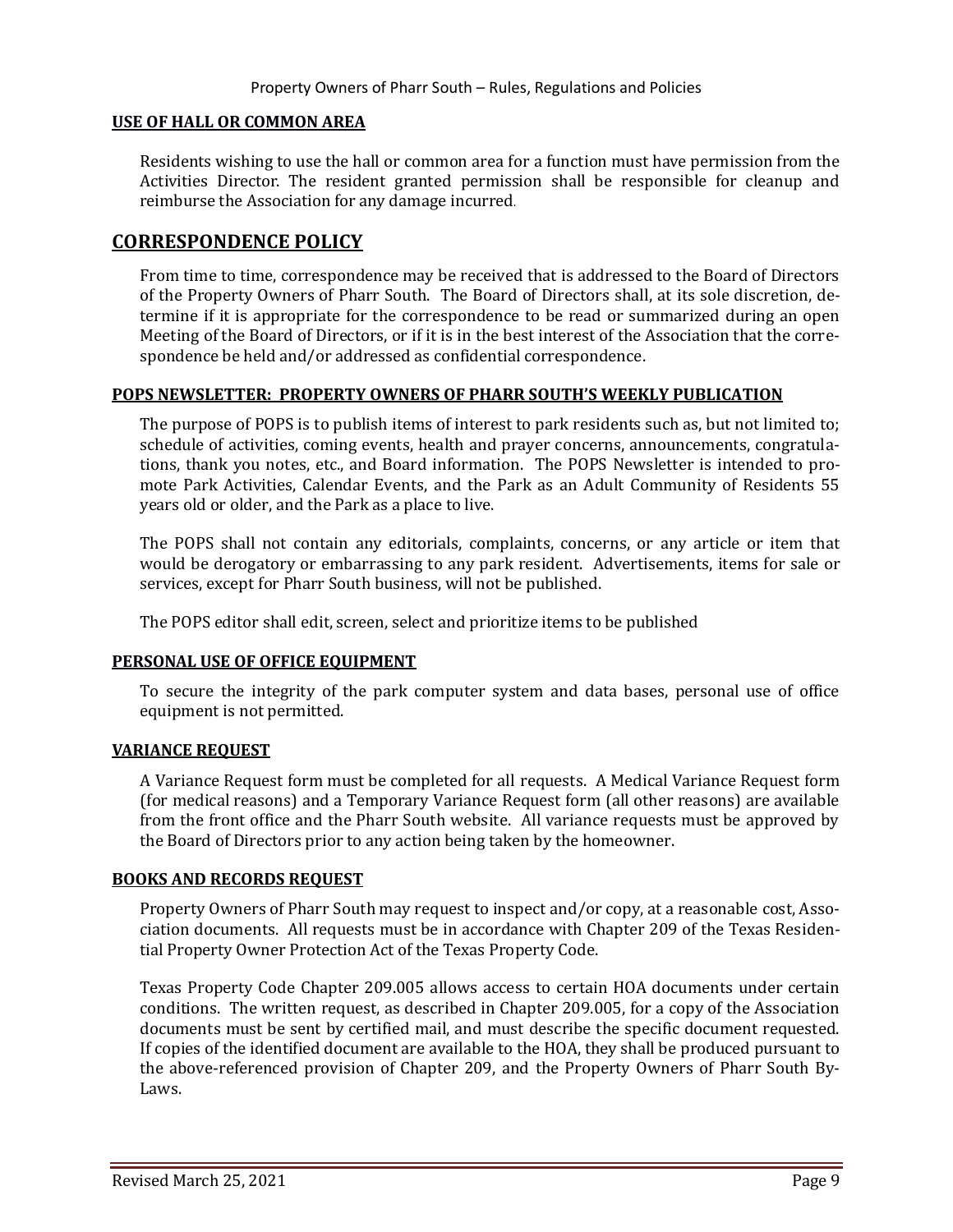## <span id="page-9-0"></span>**COMMON AREA MODIFICATIONS**

There shall be no changes, alterations or modifications of any kind, including but not limited to the color or material of any common area structure, of either its interior or exterior, without the consideration and approval of the Board of Directors.

## <span id="page-9-1"></span>**PARTIES**

House and block parties are encouraged and permitted, provided they are orderly and do not extend beyond 10:00 p.m.

## <span id="page-9-2"></span>**SMOKING**

Smoking is not permitted at any time in any building or on the grounds of any common area. This includes the enclosed area of the swimming pool and the lounging area by the mailboxes.

#### <span id="page-9-3"></span>**SALES**

Individual or commercial garage sales, craft sales, driveway sales, auctions or any like selling may not be conducted at a residence in the Park.

### <span id="page-9-4"></span>**PURCHASES**

Any and all purchases for Pharr South supplies & equipment must comply with the Pharr South Purchasing Policy.

#### <span id="page-9-5"></span>**ACTIVITY REVENUE**

The Chairperson should settle the total account of an activity ASAP after the activity is completed.

#### <span id="page-9-6"></span>**ACTIVITY REPORT**

An activity report will be posted in the Media Room at the end of each month.

## <span id="page-9-7"></span>**COMMON AREA RENTAL**

No buildings in the common area will be rented to outside organizations and/or outside individuals.

#### <span id="page-9-8"></span>**ANNUAL MEETING**

Free donuts will be served at all annual meetings.

#### <span id="page-9-9"></span>**POOL HALL RULES**

Pool Hall rules are posted and must be observed. (See addendum)

## <span id="page-9-10"></span>**WOOD SHOP RULES**

Wood Shop rules are posted and must be observed. (See addendum)

#### <span id="page-9-11"></span>**KITCHEN RULES**

Kitchen rules are posted and must be observed. (See addendum)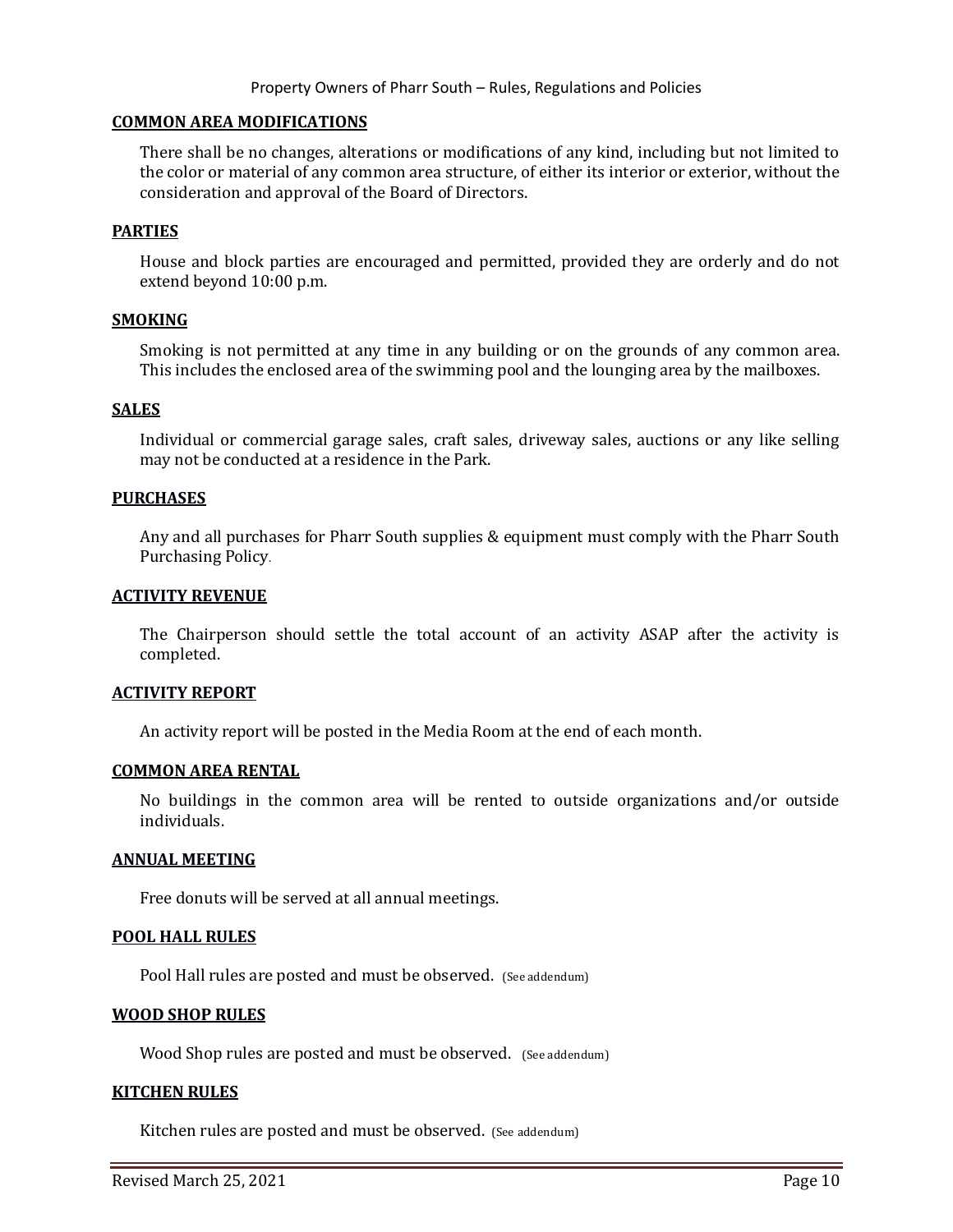## <span id="page-10-0"></span>**PROPERTY MAINTENANCE**

Homeowners shall provide the Pharr South Office with the name and a phone number of their contractor for lawn, tree, palm tree, and rock spraying care. If a name and number of the provider is not on file in the office, a picture of the property violation will be taken. The Association is authorized to correct the violation and a bill for services rendered will be sent to the homeowner.

## <span id="page-10-1"></span>**ASSESSMENTS NOT PAID**

If a quarterly installment of any annual assessment or if a special assessment is not paid within ten (10) days of the due date, a late fee of 5% of the assessment, per quarter, will be added. The due dates for quarterly installments are January 1, April 1, July 1, and October 1. Also, interest at 5% of the delinquent assessment, per quarter, or any part of a quarter the assessment remains unpaid, will be added. Quarter periods are defined by the due dates above**.** 

## <span id="page-10-2"></span>**FINES AND PENALTIES**

A charge of \$20.00 per day has been set for all penalty charges for non-compliance of the Covenants, By-Laws ad Rules & Regulations. Fines and penalty charges shall be in accordance with Chapter 209 of the Texas Property Code.

## <span id="page-10-3"></span>**BOARD OF DIRECTOR'S RESPONSIBILITY**

The Board of Directors will be cognitive of and abide by the provisions of Chapter 202 and Chapter 209, of the Texas Property Code, as now enacted and as may be amended.

In an effort to avoid any misunderstanding or miscommunication, two (2) Board members, if possible, are required to be present when meeting with a resident.

When sending written correspondence to residents, two (2) Board member signatures**,** if possible**,** are required.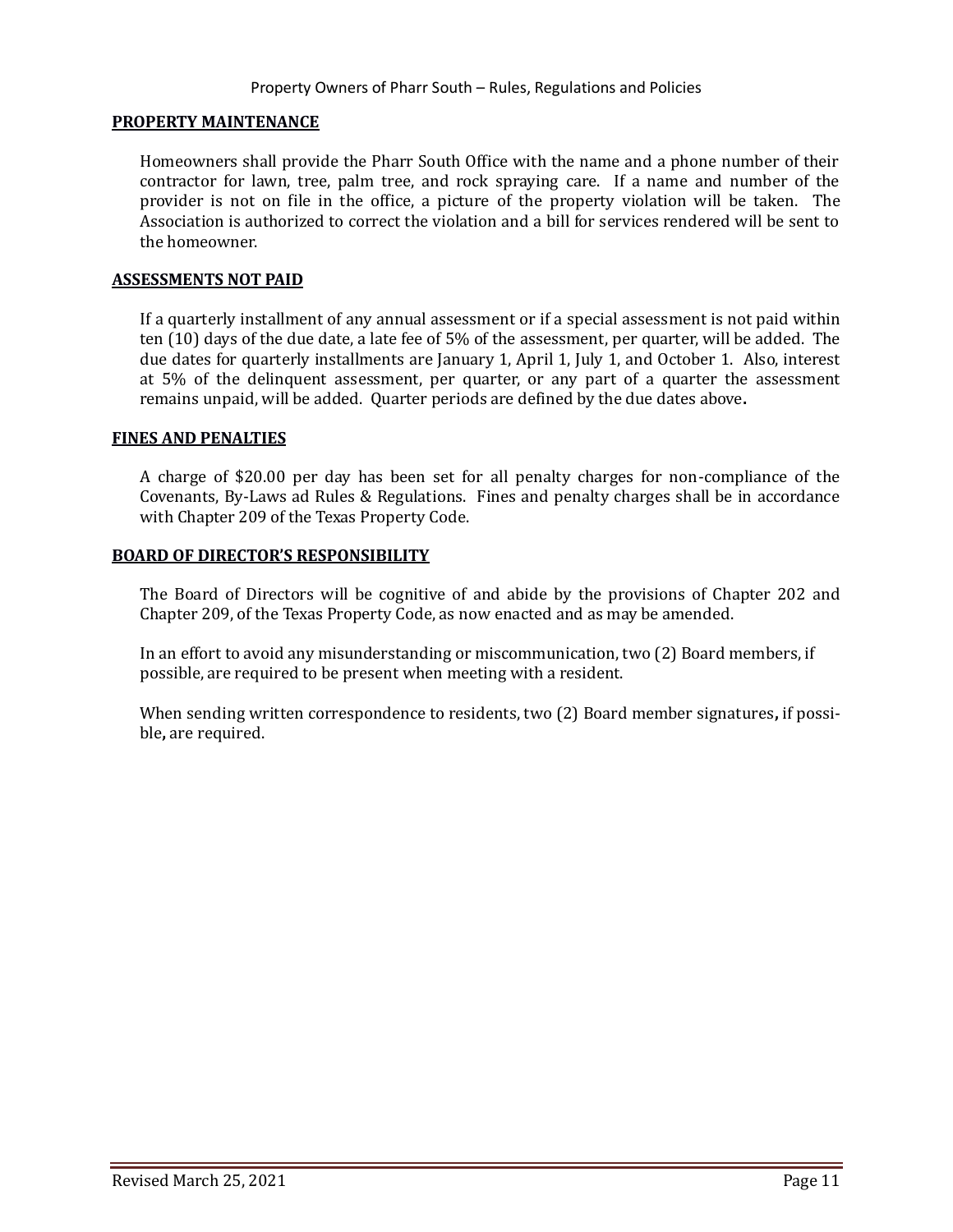This page, with signatures, is available

for review at the Pharr South Office

| Ruth Soleman                                |   | Fern Ogans                                                                               |
|---------------------------------------------|---|------------------------------------------------------------------------------------------|
| <b>Governing Documents Committee Member</b> |   | <b>Governing Documents Committee Member</b>                                              |
|                                             |   |                                                                                          |
|                                             |   |                                                                                          |
| Jean Mayberry                               |   | Linda Sluis                                                                              |
| <b>Governing Documents Committee Member</b> |   | <b>Governing Documents Committee Member</b>                                              |
|                                             |   |                                                                                          |
|                                             |   |                                                                                          |
| Ruth Soleman, PRESIDENT                     |   | Linda Sluis, SECRETARY                                                                   |
| THE STATE OF TEXAS                          | { |                                                                                          |
| <b>COUNTY OF HIDALGO</b>                    |   |                                                                                          |
|                                             |   | This instrument was acknowledged before me on the ______ day of _______, 20 ______<br>by |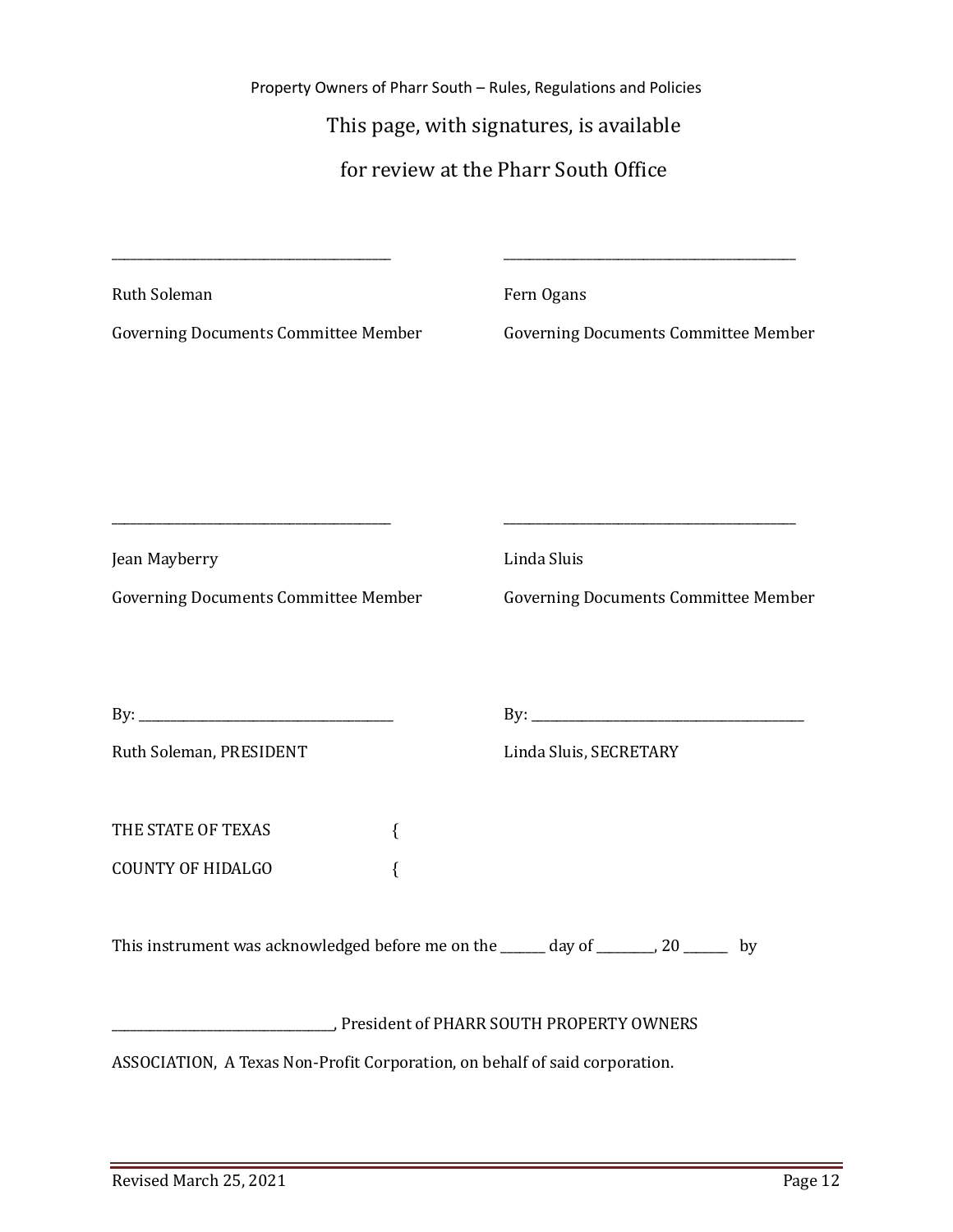## <span id="page-12-0"></span>**ADDENDUM #1 – SWIMMING POOL RULES AND REGULATIONS**

- Swim at your own risk!
- Pool and hot tubs are for residents and overnight guests only.
- You must shower before entering pool or hot tubs.
- Children must be supervised by an adult at all times.
- No children under the age of 3 are permitted in the pool or hot tubs.
- No children under the age of 12 are permitted in the hot tubs.
- No diving.
- No running or horseplay.
- No inflated toys or rafts.
- Food and drink are allowed but no glass containers.
- Absolutely no shampooing of hair in pool area.
- No lifeguard on duty.

# <span id="page-12-1"></span>**ADDENDUM #2 – POOL HALL REGULATIONS**

- Do not sit on the tables for any reason at any time.
- No food or drink allowed to be placed on any pool table.
- Pool Hall closed Tuesday mornings from 8:30 a.m. to 10:30 a.m. for cleaning.
- Cover tables when finished playing.
- Guests and residents of Pharr South must wear name badge to play.
- Persons under age of 18 must be with a Pharr South resident.
- No profanity allowed.

# <span id="page-12-2"></span>**ADDENDUM #3 – FOOD SAFETY – KITCHEN POLICIES AND PRACTICES**

Personal Hygiene

- Using the hand washing sink, food handlers must wash hands thoroughly with warm soapy water before beginning to cook or handle foods and after using the washroom. (Lather for at least 20 seconds.)
- Use disposable towels to dry hands.
- Food handlers never use food preparation sinks for hand washing.
- Use disposable gloves or utensils when handling food products.
- Food handlers must wear appropriate hair restraints.
- Do not prepare foods if you are not well or have open cuts on your hands.

## Cleaning

- Clean and sanitize all food contact surfaces before preparing food and in-between tasks that contaminate cutting boards, knives and other food contact surfaces.
- Use soap and hot water to clean surfaces and bleach to sanitize them. Sanitizing solution should be one teaspoon of bleach to one quart of water.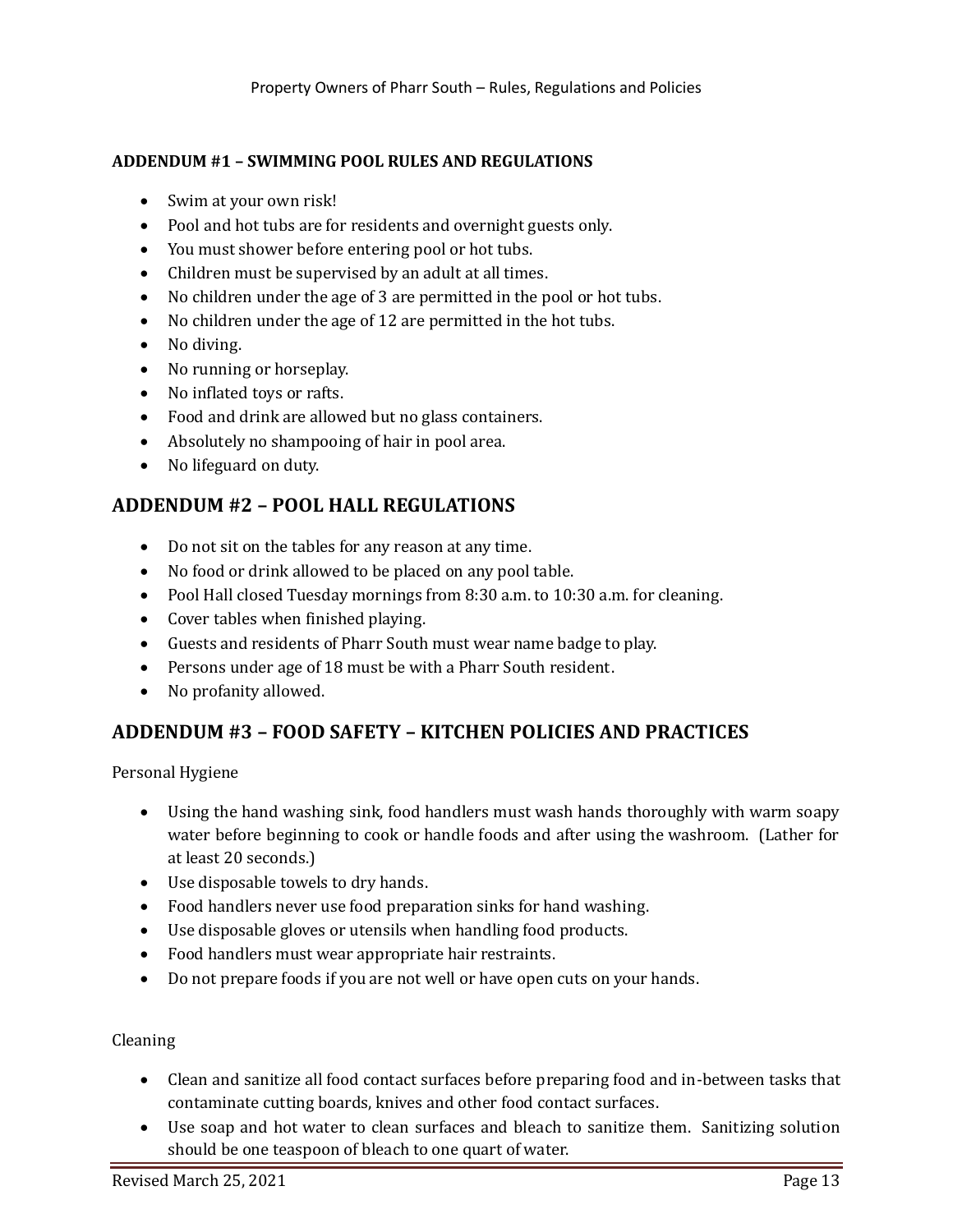- Do not use sponges to clean dishes or other food contact surfaces.
- Use a sanitizing solution in the rinse.
- Thermometers are sanitized after each use.
- Toxic items will be stored away from food items.

## Food Storage

- Dispose of or sell all prepared leftover foods. Do not save in the refrigerator.
- Keep dry food and paper products at least 6" off the floor.
- All food containers and packages must be labeled with contents and date.
- Store potentially hazardous foods in the refrigerator or freezer immediately.
- Place raw meat, poultry or seafood below ready-to-eat foods in the refrigerator so that juices don't get onto the ready-to-eat food.
- Keep a working thermometer in both the refrigerator and the refrigerator.
- Check each day to make sure the refrigerator thermometer is at or below 41 degrees F. and the freezer thermometer is at 0 degrees F.
- Do not overload the refrigerator. Leave enough space for air circulation.
- All packing boxes must be removed from storage area.

## Food Preparation

- Thaw food products in the refrigerator, under cold running water, in a microwave oven, or as part of the cooking process. Do not leave on the counter to thaw.
- Rapidly cool all perishable items by promptly refrigerating foods, dividing large portions into smaller portions for refrigerated storage, placing foods in an ice bath or using ice as an ingredient to begin cooling process.
- Wash fruits and vegetables in water before serving.
- Prepare foods to the chart below:

## **HOT FOODS**

## Minimum Temperature

| Beef, pork and fresh cracked eggs served immediately | 145 Degrees F. |
|------------------------------------------------------|----------------|
| • Ground meat, fish products, and pork               | 155 Degrees F. |

- Poultry and stuffed products 165 Degrees F.
- Other hot foods 140 Degrees F.

Revised March 25, 2021 **Page 14**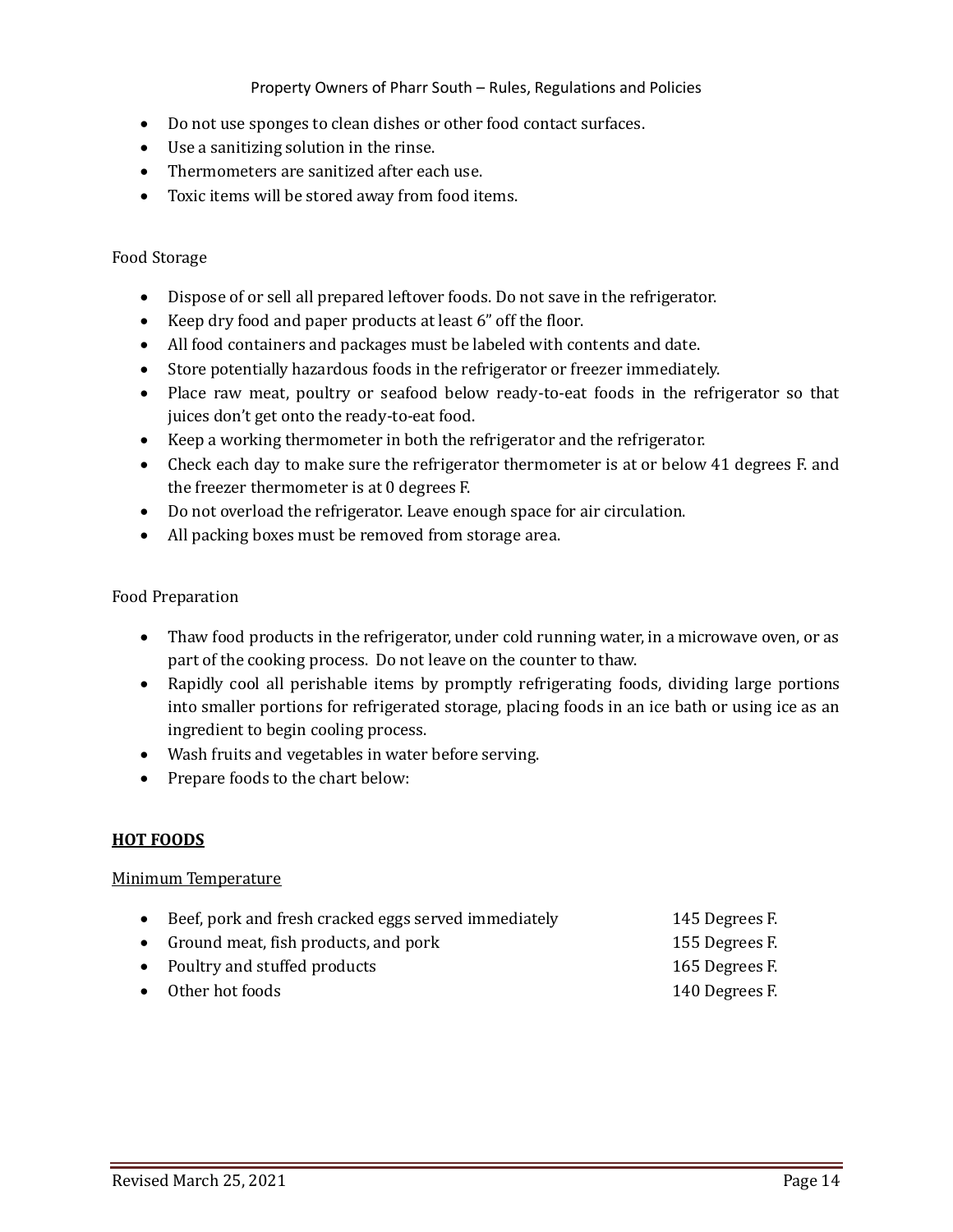## **COLD FOODS**

All meat, dairy and other cold foods 41 Degrees F.

(Including beef, pork, eggs, vegetables one heat has been applied, raw seed sprouts, cut melons, etc.)

- Use a thermometer to check food temperature, do not guess.
- After preparing food, maintain service temperature of 140 degrees F. for hot food and 41 degrees F. for cold foods.

# <span id="page-14-0"></span>**ADDENDUM #4 – LAUNDRY AND EXERCISE RULES AND REGULATIONS**

- Operate equipment as required by the manufacturer.
- Wipe down equipment after each use (includes washing machine and exercise equipment).
- Clean out dryer lint trap.
- Use equipment at your own risk.
- Check with your physician before beginning an exercise program.
- Laundry room for residents and renters only.
- Name badges mandatory.

# <span id="page-14-1"></span>**ADDENDUM #5 – WOODWORK SHOP RULES AND REGULATIONS**

- The monitor on duty is in charge.
- Check with the monitor before using any machine.
- No shop tools loaned out.
- Park name tags must be worn.
- Clean up your own mess.
- No open flames.
- Do not talk to anyone operating a machine.
- Do not touch others work unless asked.
- Replace what you break.
- Work at your own risk.
- Coffee is not free.
- Monitors only are allowed to change blades sanding belts.
- Two monitors are needed to make major adjustments to machines.
- Metal can only be cut with the hacksaw in the shop.
- No painted, varnished or used wood can be run through the thickness planer, joiner and table saws.

## <span id="page-14-2"></span>**ADDENDUM #6 – SHUFFLEBOARD RULES AND REGULATIONS**

- Children under 18 must be accompanied by an adult.
- Use chalk only on scoreboards.
- Absolutely no walking on the courts.
- No riding bicycles or skateboards on the courts.
- No horse play on the courts.